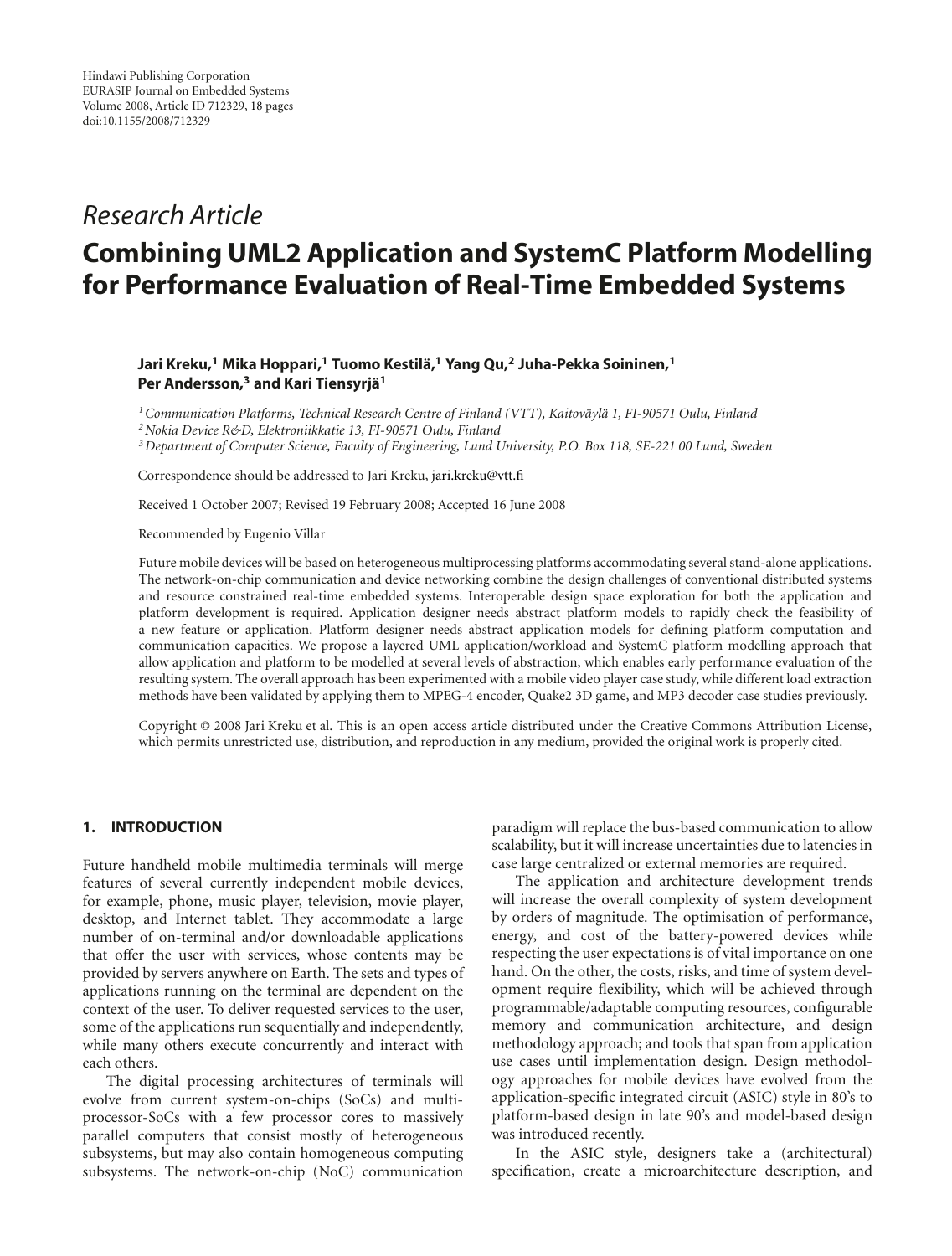synthesise/optimise it for speed (clock frequency), area (gate count), and power (e.g., modes and clock gating).

Platform-based design addresses the challenges of increasing design complexity of SoCs that consist typically of a few processor cores, hardware accelerators, memories, and I/O peripherals communicating through a shared bus. While the emphasis is on intellectual property (IP) design and integration, the function-architecture codesign and (micro-) architecture exploration already pave the way to the model-based approach that is the research direction today. To alleviate the scalability problems of the shared bus, the NoC architecture paradigm proposes communication centric approach for systems requiring multiple processors or integration of multiple SoCs.

Model-based approaches extend the separation of the application and execution platform modelling further. Usually the specify-explore-refine paradigm following the principles of the Y-chart model [1] is applied. In other words, a model of application is mapped onto a model of platform and the resulting allocated model is analysed. The computation and communication modelling are separated on both the application and platform sides. Recent trend is service-orientation, where the end user interactions and the associated applications are modelled in terms of services required from the underlying execution platform [2]. An obvious consequence is that the execution platform also needs to be modelled in terms of services it provides for the applications.

Both the application and platform designers are facing an abundant number of design alternatives and need systematic approaches for the exploration of the design space. For example, an application designer has to know early whether a new application or a feature is feasible on the target platform. A platform designer must be able to analyse the impacts of next generation applications on the platform even before the applications are implemented. Efficient methods and tools for early system-level performance analysis are necessary to avoid wrong decisions at the critical stage of system development.

The performance analysis models are required to capture both the characteristics of the application functionality and the architectural resources needed for the execution. Using models at a too low level of abstraction, for example, registertransfer-level (RTL) or instruction-set simulation (ISS) is not feasible: although giving accurate results, due to the vast amount of details needed the modelling effort is heavy and simulation times are long. Some high-level abstraction approaches like queuing networks (QNs) and its variants fail to exhibit the characteristics of the execution platforms.

In this paper, we present VTT ABSOLUT2.2% (VTT ABstract inStruction wOrkLoad & execUtion plaTform UML2/SystemC2-based performance simulation)—it is a model-based approach for system-level design that is capable of performance evaluation of future real-time embedded systems and provides early information for development decisions. Applications are modelled in either unified modelling language (UML) or SystemC [3] domain as workloads consisting of load primitives. Platform models are cycleapproximate transaction-level SystemC models. Mapping



Figure 1: Y-chart model of plain VTT ABSOLUT.

between UML application models and the SystemC platform models is based on automatic generation of simulation models for system-level performance evaluation. The workload models reflect accurately the control structures of the applications, but the computing and communication loads are abstractions derived either analytically from measured traces or using a source code-compilation approach called VTT ABSINTH (VTT ABStract INstruction exTraction Helper) (Figure 1). The execution platform model is configured from a library of performance models using VTT COGNAC (VTT COnfiguration GeNerator for Absolut performanCe simulation). The executable simulation model is based on the open source open SystemC initiative (OSCI) SystemC library, extended with configurable instrumentation and called VTT BEER (VTT Binary pErformance EvaluatoR). Finally, the simulation results can be selected for analysis and viewed using VTT<sub>-VODKA</sub> (VTT Viewer of collecteD Key information for Analysis).

The tool support is based on a commercial UML2 tool, Telelogic Tau G2, and an open source SystemC simulation tool of OSCI.

The approach enables early performance evaluation, exhibits light modelling effort, allows fast exploration iteration, and reuses application and platform models. It also provides performance results that are accurate enough for system-level exploration.

#### **2. RELATED WORK**

Performance evaluation has been approached in many ways at different levels of refinement. Some other research approaches aiming at similar goals to ours by different modelling and simulation approaches are described briefly in the sequel.

SPADE [4] implements a trace-driven, system-level cosimulation of application and architecture. The application is described by Kahn process networks using YAPI [5].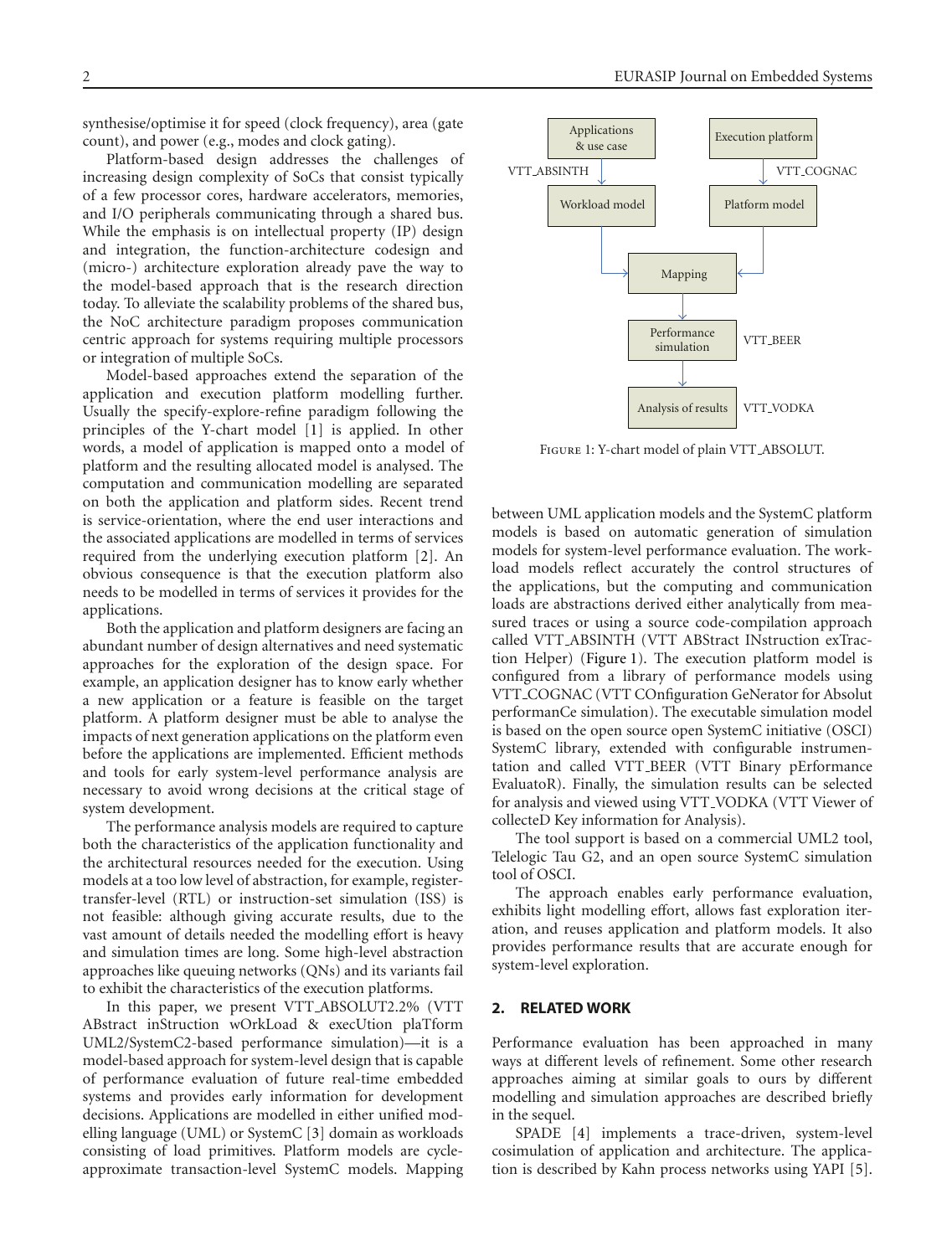Symbolic instruction traces generated by the application are interpreted by architecture models to reveal timing behaviour. Abstract, instruction-accurate performance models are used for describing architectures.

The Artemis work [6] extends the work described in [4] by introducing the concept of virtual processors and bounded buffers. One drawback of restricting the designer to using Kahn process networks is the inability to model timedependent behaviour. In the developed Sesame modelling methodology, a designer first selects candidate architectures using analytical modelling and multiobjective optimization. The system-level simulation environment allows for architectural exploration at different levels of abstraction. The high-level and architecture-independent application specifications are maintained by applying dataflow graphs in its intermediate mapping layer. These dataflow graphs take care of the runtime transformation of coarse-grained application-level events into finer grained architecture-level events that drive the architecture model components.

The basic principle of the TAPES [7] performance evaluation approach is to abstract the involved functionalities by processing latencies and to cover only the interaction of the associated subfunctions on the architecture. These interactions are represented as inter-SoC-module transactions, without actually running the corresponding program code. This abstraction enables higher simulation speed than an annotated, fully-fledged functional model. Each subfunction is captured as a sequence of transactions, also referred to as trace. The binding decision for the subfunctions is considered by storing the corresponding trace in the respective architectural resource. A resource may contain several traces, one per each subfunction that is bound to it. The application is then simulated by forwarding packet references through the system and triggering the traces that are required for processing particular data packets in the respective SoC modules.

MESH [8] looks at resources (hardware building blocks), software, and schedulers/protocols as three abstraction levels that are modelled by software threads on the evaluation host. Hardware is represented by continuously activated, ratebased threads, whereas threads for software and schedulers have no guaranteed activation patterns. The software threads contain annotations describing the hardware requirements, so-called time budgets that are arbitrated by scheduler threads. Software time budgets are derived beforehand by estimation or profiling. The resolution of a time budget is a design parameter and can vary from single compute cycles to task-level periods. The advance of simulation time is driven by the periodic hardware threads. The scheduler threads synchronize the available time budgets with the requirements of the software threads.

SpecC [9] defines a methodology for system design including architecture exploration, communication synthesis, validation, and implementation. SpecC can be considered as a specification and modelling language that has a rich support for many system design phases. Similar properties can be found also in SystemC language that is more widely adopted in high-level system modelling. Especially, the transaction-level modelling using SystemC has been adopted for performance modelling and simulation [10], and OSCI is finalising the version 2.0 of its SystemC Transaction-level Modelling Standard [11].

Posadas et al. in [12] present a POSIX-based SystemC RTOS library for timing estimation at system level. The library is based on a general and systematic methodology that takes as input the original SystemC source code without any modification and provides the estimation parameters by simply including the library within a usual simulation. As a consequence, the same models of computation used during system design are preserved and all simulation conditions are maintained. The method exploits the advantages of dynamic analysis: easy management of unpredictable data-dependent conditions, and computational efficiency compared with other alternatives (ISS or RTL simulation, without the need for software (SW) generation and compilation and hardware (HW) synthesis).

Koski [13] is a UML-based automated SoC design methodology focusing on abstract modelling of application and architecture for early architecture exploration, methods to generate the models from the original design entry, system-level architecture exploration performing automatically allocation and mapping, tool chain supporting the defined methodology utilizing a graphical user interface, well-defined tool interfaces, a common intermediate format, and a simulation tool that combines abstract application and architecture models for cosimulation.

Ptolemy II [14] is a Java-based software framework developed as part of the Ptolemy project [15], supporting heterogeneous, concurrent modelling and design. Metropolis is a framework for platform-based design, which consists of an internal representation mechanism, the design methodology, and base tools for simulation and design imports [16].

MARTE [17] is a UML profile for model-driven development of real-time and embedded systems, which provides support for specification, design, and verification/validation. It is intended to replace the earlier UML schedulability, performance, and time (SPT) profile.

Our approach differs from the SPADE and Artemis as to the way the application is modelled and abstracted. The UML-based workload model mimics truly the control structures of the applications, but the leaf level load data is presented like traces. Also the execution platform is modelled rather at transaction than instruction level. The TAPES approach uses transaction-level SystemC simulation like ours, but describes the application functionality as traces that are stored in the architectural resources. The layering approach of the MESH is somewhat similar to ours, but the way of obtaining the timing information differs; in MESH it is obtained by profiling on a host, while the simulation gives the timing information in our case. The SpecC approach estimates timing information for the simulation, too. The Koski approach uses libraries and compilation/synthesis on field programmable logic arrays (FPGAs) to extract timing, although it allows setting timing requirements during application modelling. The UML part of our approach could have been based on the MARTE profile; however, the profile was not publicly available at the time of this work.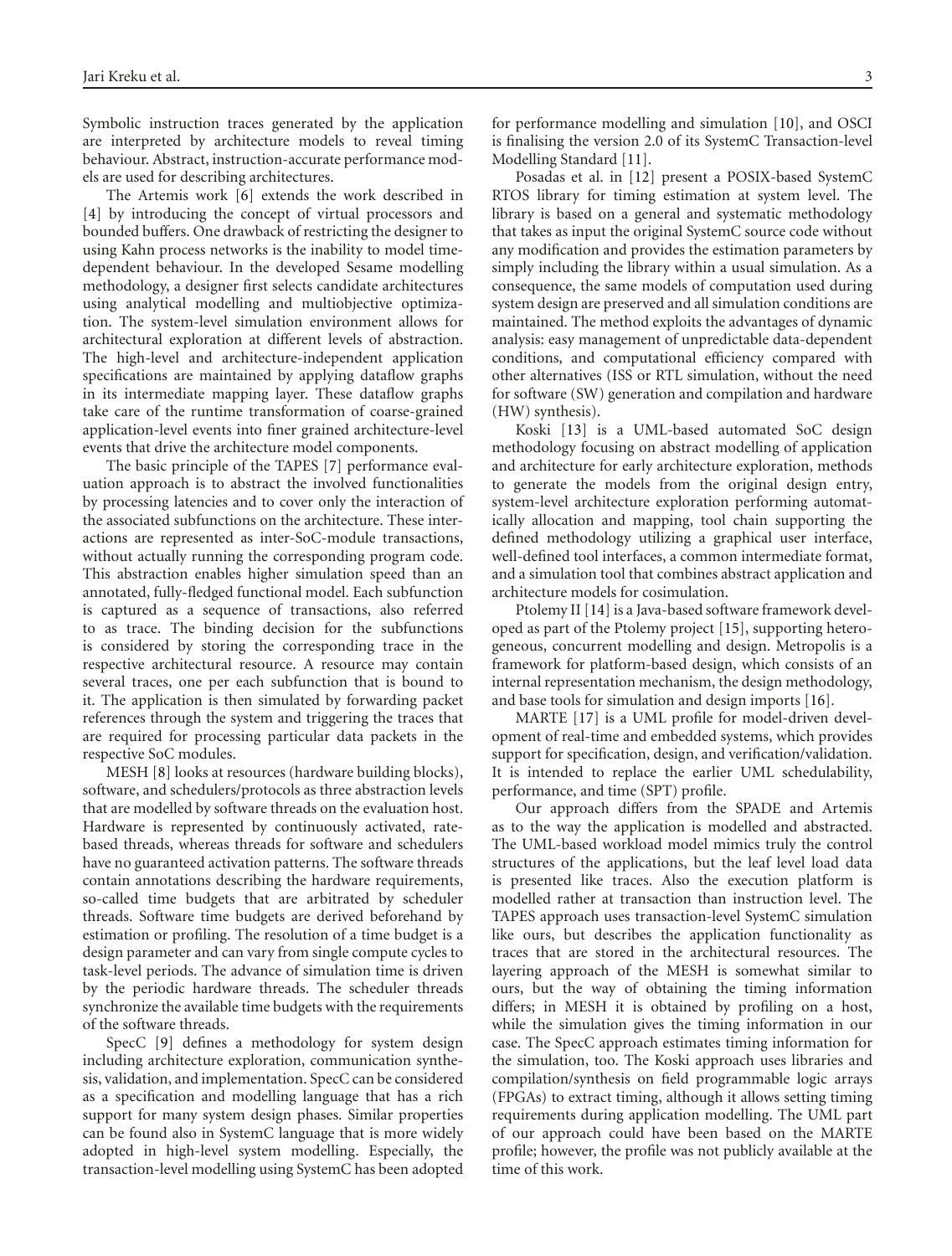# **3. UML2-SYSTEMC-BASED PERFORMANCE MODELLING**

#### *3.1. Overview*

The performance modelling and evaluation approach of VTT ABSOLUT2.2% follows the Y-chart model as depicted in Figure 1. The basic principle of our performance evaluation approach is as follows [18]. The layered hierarchical workload models represent the computation and communication loads the applications cause on the platform when executed. The layered hierarchical platform models represent the computation and communication capacities the platform offers to the applications. The workload models are mapped onto the platform models and the resulting system model is simulated at transaction-level to obtain performance data.

The starting points for the performance modelling are the end-user requirements of the system. These are modelled as a service-oriented application model, which has a layered hierarchy. The top layer consists of system level services visible to the user that are composed of subservices and divided further to primitive services. The functional simulation of the model in Telelogic Tau UML2 tool provides sequence diagrams which are needed for verification and for building the workload model.

The purpose of workload modelling is to illustrate the load an application causes to an execution platform when executed. Workload models are nonfunctional in the sense that they do not perform the calculations or operations of the original application. Workload modelling enables performance evaluation already in the early phases of the design process, because the models do not require that the applications are finalized. Workload modelling also enhances simulation speed as the functionality is not simulated and models can typically be easily modified to quickly evaluate various use cases.

Platform modelling comprises the description of both hardware and platform software (middleware) components and interconnections that are needed for performance simulation. Like workload modelling, platform modelling considers hierarchical and repetitive structures to exploit topology and parallelism. The resulting models provide interfaces, through which the workload models use the resources and services provided by the platform [19].

The workload models are created with UML or SystemC, while the platform models are based on SystemC only. If the workload modelling is done with a UML tool, the models have to be transformed into SystemC. UML is a standard language used in software development and thus the possibility to use UML-based workload models enables reuse of existing UML application models. This ultimately reduces the effort required for workload modelling and makes the performance simulation approach more accessible in general. The use of UML is also beneficial because the models are visual and easier to understand for others besides the person who created them.

Figure 2 depicts the flow from UML2 application models to generated SystemC workload models [20]. The entire hierarchy of workload models—applications, processes,

functions, and so forth—are collected in a class or package diagram, which presents the associations, dependences, and compositions of the workloads. Control inside the application, process and function workloads is described with state machine diagrams. Composite structure diagrams are used to connect the control implementation with the corresponding workload model. Section 6 presents examples of how the composite structure and state machine diagrams are used in our approach for implementing the workload models. All workload model layers, with the possible exception of the load primitive layer, are implemented in the UML model.

A skeleton model of the platform is manually created in the UML model. This facilitates mapping between the workload models with service requirements and the platform models with service provisions. The skeleton model describes the components and services available in the platform and thus enables the use of these services from the workloads. In the mapping phase, each workload entity is linked to a processor or other component, which is able to provide the services required by that entity. This is realized in the UML model using composite structure diagrams, for example.

Transformation to SystemC is triggered from the Telelogic Tau tool and it is based on the approach developed by Lund University, which is described in [21]. The generator produces SystemC code files, which include SystemC modules of classes and channels required for communication, and Makefiles for building the models. However, we build the SystemC workloads together with the platform model and thus do not use the generated Makefiles. The load primitive layer, if not modelled in the UML domain, is implemented in the SystemC workload refinement phase. This includes either writing read(), write(), and execute() service calls manually into the models or using a suitable automatic tool for the job.

The form of the UML workload models is quite flexible and only the following criteria have to be met:

- (i) the platform model provides its services via functions and the SystemC workloads generated from the UML workload models must be able to use them. This can be achieved via signals in state machine diagrams, for example,
- (ii) only diagrams supported by Lund University 's code generator can be used [21].

After mapping the workloads to the platform, the models can be combined for transaction-level performance simulation in SystemC. Based on the simulation results, we can analyse, for example, processor utilisation, bus or memory traffic, and execution time.

#### *3.2. Workload model*

Workload models are used for characterising the control flow and the loads of the data processing and communication of applications on the execution platform. Therefore the models can be created and simulated before the applications are finalized, enabling early performance evaluation. As opposed to most of the performance simulation approaches, the workload models do not contain timing information. It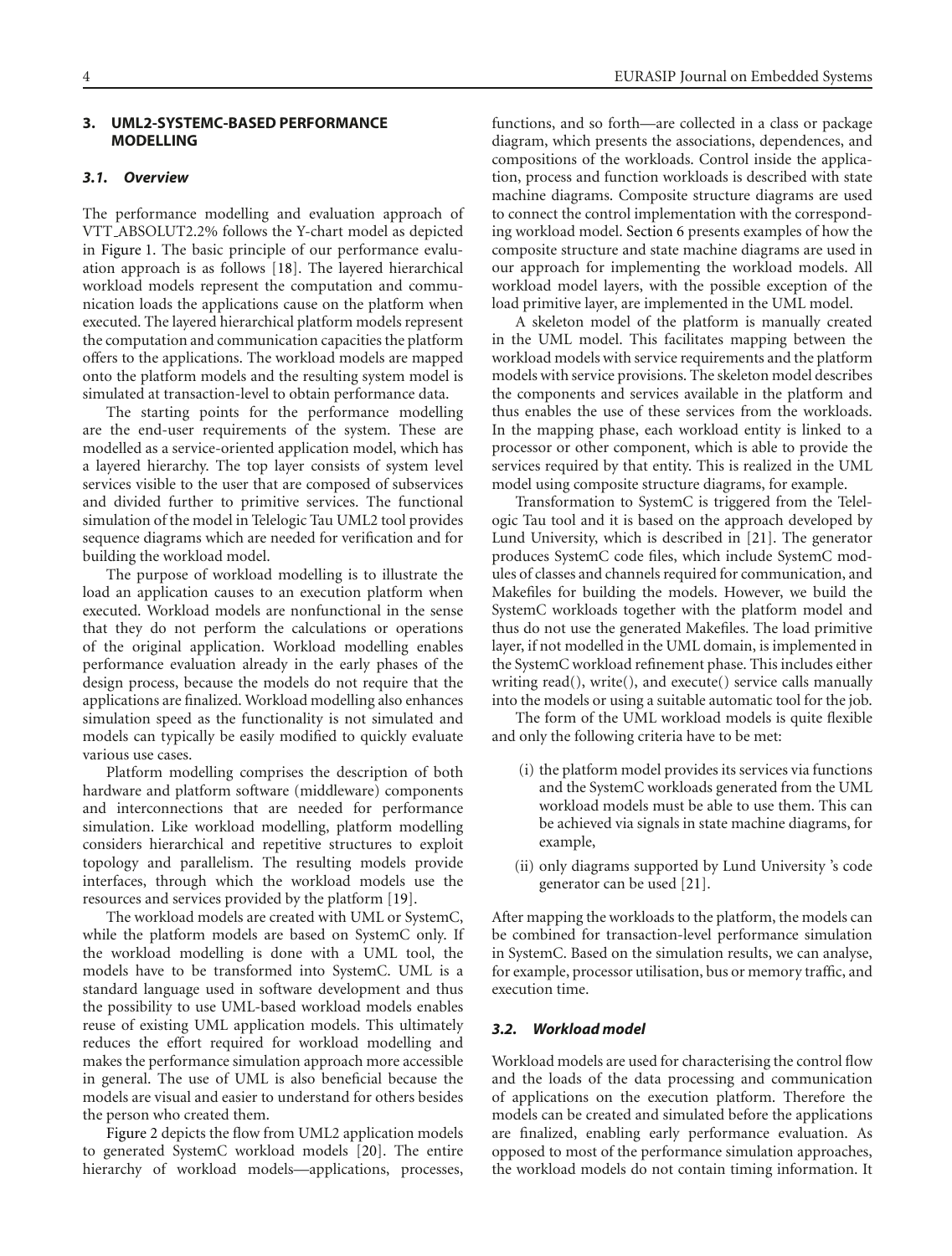

FIGURE 2: Transformation from UML2 application model to SystemC workload model.

is left to the platform model to find out how long it takes to process the workloads. This arrangement results in enhanced modelling and simulation speed. It is also easy to modify the models, which facilitates easier evaluation of various use cases with minor differences. For example, it is possible to parameterise the models so that the execution order of applications varies from one use case to another.

The workload models have a hierarchical structure, where top-level workload model *W* divides into application workloads  $A_i$ ,  $1 \le i \le n$  for different processing units of the physical architecture model (Figure 3):

$$
W = \{C_a, A_1, A_2, \dots, A_n\},\tag{1}
$$

where *Ca* denotes the common control between the workloads, which takes care of the concurrent execution of loads mapped to different processors. *n* is the number of application workloads under the top-level workload.

Each application workload *Ai* is constructed of one or more processes *Pi*:

$$
A_i = \{C_p, P_1, P_2, \dots, P_n\},\tag{2}
$$

where  $C_p$  corresponds to the control between the processes.

The structure of the main workload model and the application workloads is depicted in the UML diagram of Figure 4. The application and process control are shown as classes in the diagram; however, they may be implemented using, for example, standard C++ control structures in SystemC-based workload models.

The processes are comprised of function workloads *i*:

$$
P_i = \{C_f, F_1, F_2, \dots, F_n\},\tag{3}
$$

where  $C_f$  is control and describes the relations of the functions, for example, branches and loops. The operating system models of the platform handle workload scheduling at the process level.

Function workload models are basically control flow graphs

$$
F_i = (V, G), \tag{4}
$$

where nodes  $v_i \in V$  are basic blocks and arcs  $g_i \in G$  are branches. Basic blocks are ordered sets of load primitives used for load characterization. Load primitives are abstract instructions *read* and *write* for modelling memory accesses and *execute* for modelling data processing.

Process and function workload models can also be statistical. In this case the model will describe the total number of different types of load primitives and the control is a statistical distribution for the primitives (Figure 5). This is beneficial in case the chosen load extraction method is not accurate enough so that functions and/or basic blocks could be modelled in detail. Less important, for example, background, workloads can also be modelled this way for reducing the modelling effort. Workload models using deterministic process models but statistical function models are more accurate than those using statistical process models. Models, which are deterministic down to basic block level, are of course the most accurate.

#### *3.3. Execution platform model*

The platform model is an abstracted hierarchical representation of the actual platform architecture. It contains cycleapproximate timing information along with structural and behavioural aspects. The platform model is composed of three layers: component layer, subsystem layer, and platform architecture layer (Figure 6). Each layer has its own services, which are abstraction views of the architecture models. They describe the platform behaviours and related attributes, for example, performance, but hide other details. Services in the subsystem and platform architecture layers can be invoked by workload models. High-level services are built on low-level services, and they can also use the services at the same level. Each service might have many different implementations. This makes the design space exploration process easier, because replacing components or platforms by others could be easily done as long as they implement the same services.

# *3.3.1. Component layer*

This layer consists of processing (e.g., processors, DSPs, dedicated hardware, and reconfigurable logic), storage, and interconnection (e.g., bus and network structure) elements. An element must implement one or more types of componentlayer services. For example, a network interface component should implement both master and slave services. In addition, some elements need to implement services that are not explicitly defined in component-layer services, for instance, a bus will support arbitration and a network will support routing.

The component-layer read, write, and execute services are the primitive services, based on which higher-level services are built. The processing elements in the component layer realize the low-level workload-platform interface, through which the load primitives are transferred from the workload side. The processing element models will then generate accesses to the interconnections and slaves as appropriate.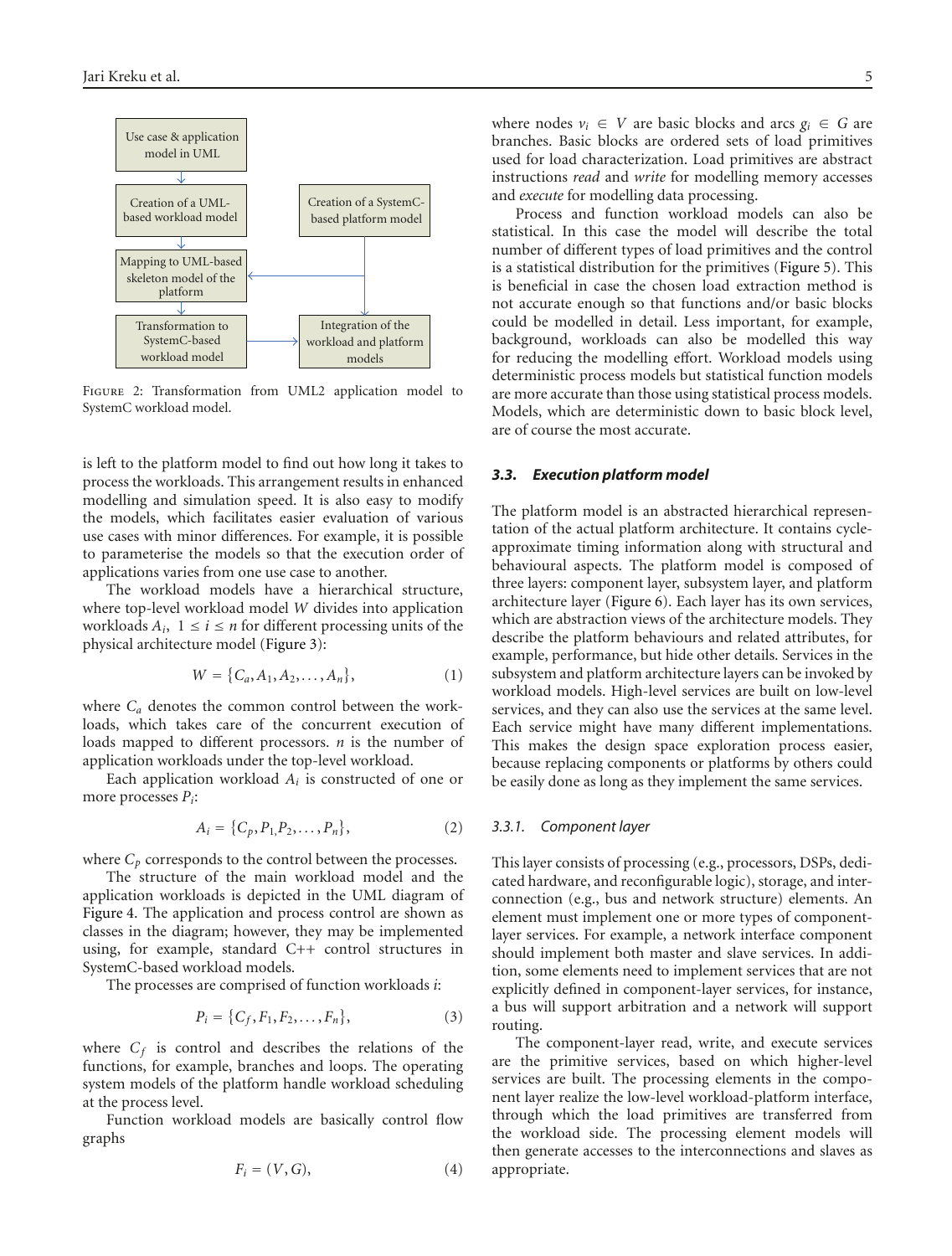

Figure 3: Workload models have a hierarchical structure.



Figure 4: The top-level and application workloads consist of one or more lower level items and control.

All the component models contain cycle-approximate or cycle-accurate timing information. Specifically, the data path of processing units is not modelled in detail; instead the processor models have a cycles-per-instruction (CPI) value, which is used in estimating the execution time of the workloads. For example, the execution time for data processing instructions is the number of instructions to

execute times CPI (Figure 7). Furthermore, caches and SDRAM page misses, for example, are modelled statistically since the workload models typically do not include accurate address information.

### *3.3.2. Subsystem layer*

The subsystem layer is built on top of the component layer and describes the components of the system and how they are connected. The services used at this layer could include, for example, video preprocessing, decoding, and postprocessing for a video acceleration subsystem.

The model can be presented as a composition of structure diagrams that instantiates the elements taken from the library. The load of the application is executed on processing elements. The communication network connects the processing elements with each other. The processing elements are connected to the communication network via interfaces.

#### *3.3.3. Platform architecture layer*

The platform architecture layer is built on top of the subsystem layer by incorporating platform software and serves as the portals that link the workload models and the platforms in the mapping process. Platform-layer services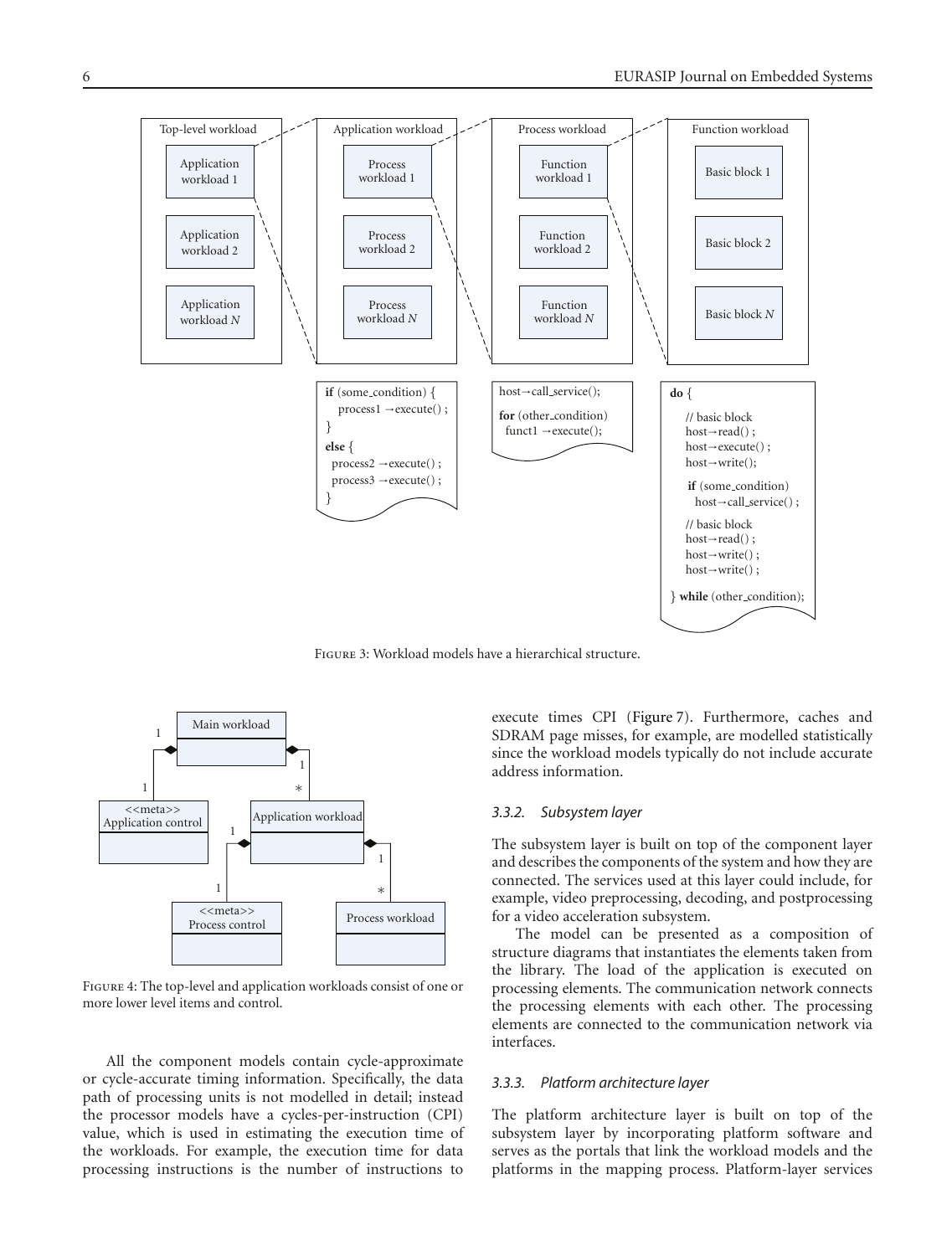

Figure 5: The process workloads can be either statistical or deterministic.



FIGURE 6: The execution platform model consists of platform, subsystem, and component layers.

consist of service declaration and instantiation information. The service declaration describes the functionalities that the platform can provide. Because a platform can provide the same service with quite different manners, the instantiation information describes how a service is instantiated in a platform.

The platform-layer services are divided into several categories with each category matching one application domain, for example, video processing, audio processing, and encryption/decryption. The OS system call services are in an individual domain, and as mentioned earlier they can also be invoked by other services at the same level. A number of platform-layer services are defined for each domain, and more could be added if necessary.

Application workloads typically call platform or subsystem level services, process workloads call subsystem services, and function workloads call component-level services. Ideally, all services required by the application are provided by

Table 1: The low-level interface consists of functions intended for transferring load primitives between workload and platform models.

| Interface function | Description                              |
|--------------------|------------------------------------------|
| Read(A, W, B)      | Read W words of B bits from address A    |
| Write(A, W, B)     | Write W words of $B$ bits to address $A$ |
| Execute(N)         | Simulate N data processing instructions  |

the execution platform and there is a 1 : 1 mapping between the requirements and provisions. However, often this is not the case and the workloads need to use several lower-level services in combination to produce the desired effect.

# *3.4. Interface between workload and platform models*

The platform model provides two interfaces for utilising its resources from the workload models. The low-level interface is intended for transferring load primitives and is depicted in Table 1. The functions of the low-level interface are blocking—in other words a load primitive level workload model is not able to issue further primitives before the previous primitives have been executed.

The high-level interface enables workload models to request services from the platform model (Table 2). These functions can be called from workload models between the function and application layers. The use\_service() call is used to request the given service and it is nonblocking so that the workload model can continue while the service is being processed. Use service() returns a unique service identifier, which can be given as a parameter to the blocking wait\_service() call to wait until the requested service has been completed, if necessary.

In simple cases, the execution of workloads can be scheduled manually by hard-coding it to the models. However, typically the platform model includes one or more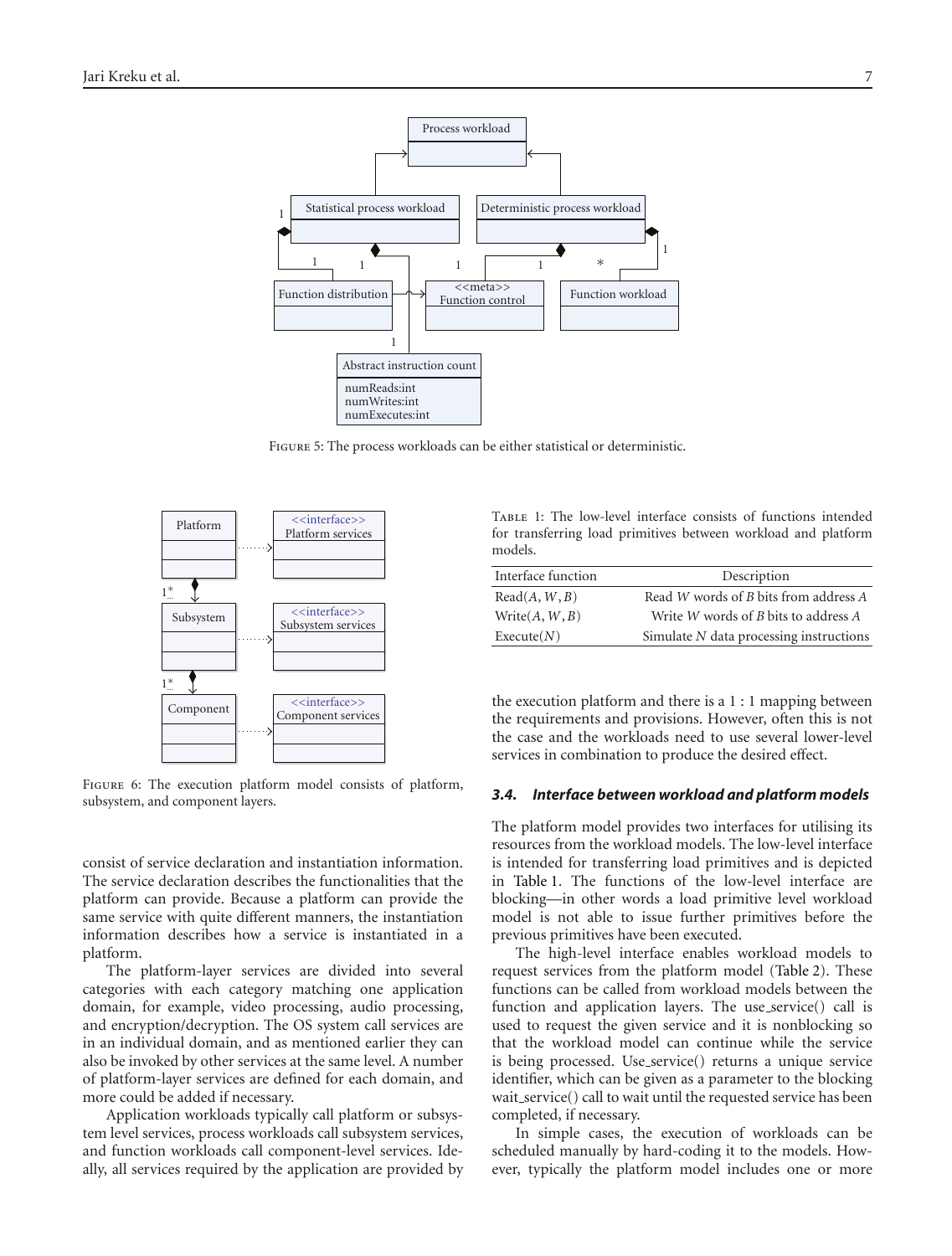| void Gpp: :execute(unsigned count, const Process* owner)<br>₹            |
|--------------------------------------------------------------------------|
| m_timer_exec $\rightarrow$ start();                                      |
| DEBUG_N"executing" << count<<" instruction $((s)$ ");                    |
| // calculate the number of cycles it takes to execute the instructions   |
| double cycles = $count^*$ m_props.cpi();                                 |
| unsigned u_cycles = $(unsigned) std:$ :ceil $(cycles + rounding_error);$ |
| rounding_error+ = $(cycles-u_cycles)$ ;                                  |
| DEBUG_N("cycles = " << $u$ _cycles << "; error = " << rounding error);   |
| i_fetch(count);                                                          |
| m_status $\rightarrow$ set_busy();                                       |
| wait_clk(u_cycles);                                                      |
| $m\_status \rightarrow set\_idle();$                                     |
| m_timer_exec $\rightarrow$ set(false, count);                            |
| ł                                                                        |

FIGURE 7: Code extract showing how processor models calculate the execution time for data processing instructions.

Table 2: The services of the platform model are exploited via the high-level interface.

| Interface function                       | Return value                 | Description                                                 |
|------------------------------------------|------------------------------|-------------------------------------------------------------|
| Use_service( <i>name</i> , <i>attr</i> ) | Service identifier <i>id</i> | Request service <i>name</i> using <i>attr</i> as parameters |
| Wait_service( <i>id</i> )                | N/A                          | Wait until the completion of service id                     |

operating system (OS) models, which control access to the processing unit models of the platform by scheduling the execution of process workload models (Figure 8). The OS model provides both low-level and high-level interfaces to the workloads and relays interface function calls to the processor or other models which realize those interfaces. The OS model will allow only these process workloads which have been scheduled for execution to call the interface functions. Rescheduling of process workloads is performed periodically according to the scheduling policy implemented in the model.

#### *3.5. Transformation from UML to SystemC*

Though it is possible to define a set of mapping rules from a pure UML model directly into SystemC code, it would give the engineer little influence on the mapping and most likely a less satisfactory result. Instead, we divide the mapping into three steps. All models are available and editable. This makes it possible for the engineer to have full control over the relevant details for the system under development and have the tool to manage all remaining details.

Step 1, vertical refinement transformation: In this step an initial UML description is refined to a UML description, which follows a UML profile for SystemC. This step will partly be carried out manually. To minimise the design effort,



Figure 8: During simulation process workloads send load primitives and service calls to the platform model.

it is not required to tag the whole model. This means that a set of default values for the SystemC specific attributes of the UML profile have been defined. The default values provide a satisfactory mapping in the following transformation steps.

Step 2, vertical refinement transformation: in this step the model is transformed into a new UML description that only includes UML constructs with direct representations in SystemC, that is, classes, attributes, inheritance, and so on. Other constructs such as state machines are translated to the target language. During this step each state machine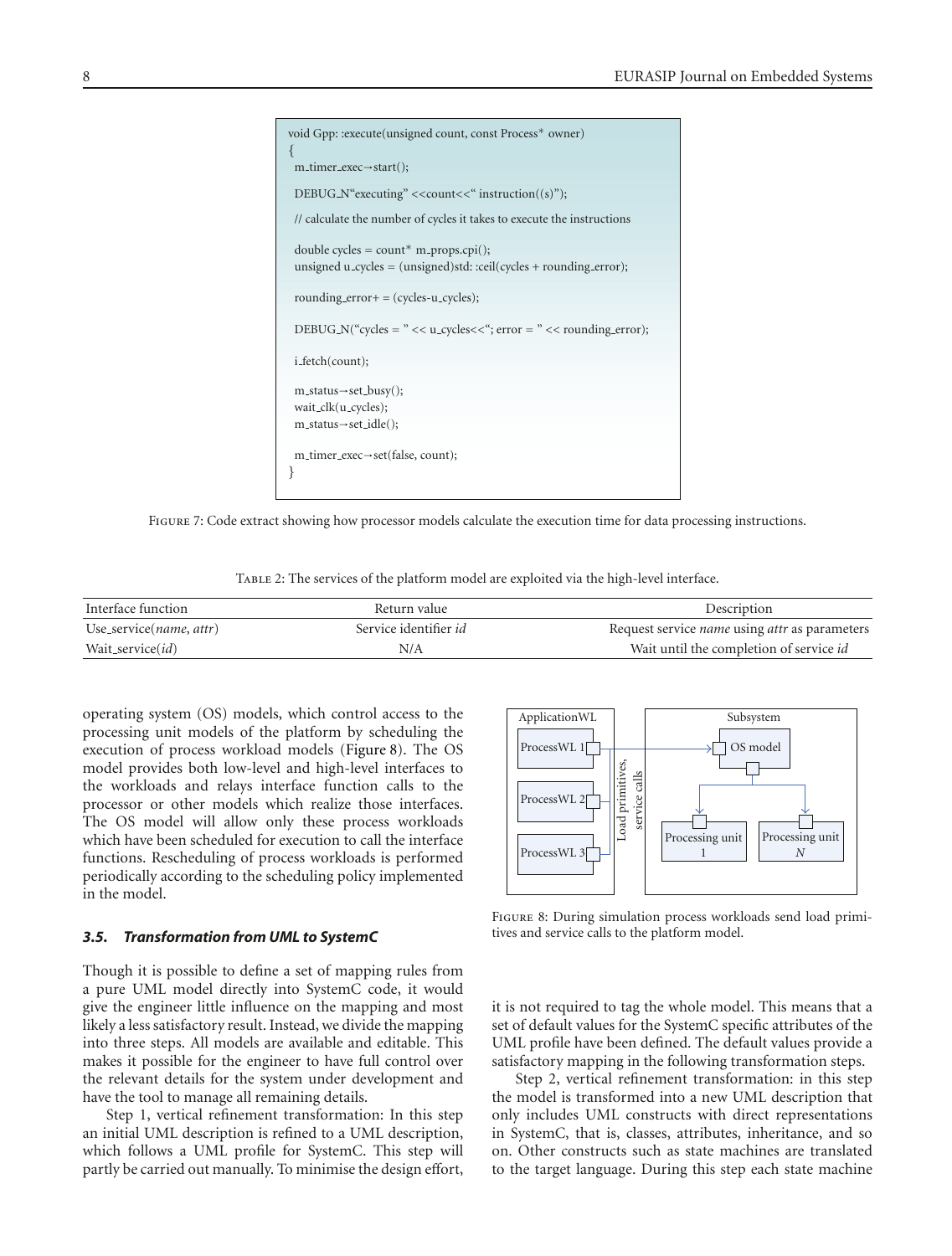is transformed to a class with methods that implement the behaviour of the states and transitions. In the first version of the tool, the resulting model is an untimed functional model. The mapping rules for UML to SystemC are beyond the scope of this paper and interested readers are referred to [21, 22].

In addition to removing UML only concepts, all relations in the model are made explicit. When a class is made active in UML it implies that the class will have its own thread of execution. In SystemC this is realized using SC THREAD or SC METHOD which implies that the class is an instance of the SystemC class sc module. For example, a generalisation relation to the SystemC class sc module is added from all active UML classes.

Step 3, horizontal transformation: in this step the UML model resulting from step 2 is transformed into a corresponding SystemC code. This transformation is a one– to-one correspondence between the UML model and the resulting SystemC code. This step is implemented using the existing C++ code generator from Telelogic and thus reuses its support for scope rules, header-file inclusion and make file generation without any modifications. If the generated code is to be read by humans, it is desirable to use the common SystemC macros when applicable. This requires a slight customisation of the syntax of the generated code. This is done using an agent, a mechanism which makes it possible for third-party executables to interact with the C++ Code generator in Telelogic Tau G2. The agent generates SystemC like module declarations, instead of a C++ class declarations, SC MODULE(MyModule){· · ·} instead of class MyModule: public sc\_module { $\cdots$  }.

#### **4. LOAD EXTRACTION**

The workload models capture the control behaviour of the applications in the hierarchically layered structures. On the other hand, they abstract the details of data processing and communication as loads. To obtain the load information, three different techniques are currently used: analytical, measurement-based and source code-based. These can be used separately or in combination depending on what kind of descriptions of application algorithms are available.

The selection of which extraction method to use depends on (i) what kind of information is available of the applica- $\text{tion}(s)$ , (ii) how accurate the resulting models need be, and (iii) how much effort one is willing to use. In general, you will want to use as accurate method as possible for best results. On the other hand, if you have only limited information available of the applications, you may be forced to use the analytical method. If you are modelling small background load with a minor impact on the overall performance, it makes sense to use one of the faster extraction methods instead of the source code-based approach.

#### *4.1. Analytical load modelling*

Analytical load modelling method is currently the simplest way to create workload models but also probably the least accurate. As the name suggests it is based on analysis of the number of operations from an algorithm description or other suitable source.

Analytical modelling [23] consists of three phases. First, the number of data processing instructions and amount of memory traffic are analysed from the algorithm description. In principle, after this point we could write a simple three line workload model that would consist of one read(), one write(), and one execute() call. However, the ordering and block size of the operations usually affects the performance notably. Therefore in the second phase the total operation numbers are divided into smaller blocks. In the best case, this can also be done based on the algorithm description. In the worst case we can only create a number of uniformly distributed blocks of read(); execute(); write().

Let us consider the case of an MPEG4 video colour conversion algorithm as an example. Once the video resolution and the amount of bits per pixel for input and output are known it is possible to calculate the number of memory reads and writes per frame. For VGA resolution, YUV422 input and YUV420 output we get at least  $640 \times 480 \times 16$  bits of data reads and  $640 \times 480 \times 12$  bits of writes. It is also possible to estimate the efficiency of the implementation with a simple factor  $n \leq 1$ . The word length *W* (in bits) and burst length *N* (in words) of the target processor should also be taken into account so that the number of reads *R* and writes *W* for *F* frames in this case are

$$
R = \left\lceil \frac{640.480.16 \cdot F}{nWN} \right\rceil
$$
  

$$
W = \left\lceil \frac{640.480.12 \cdot F}{nWN} \right\rceil,
$$
 (5)

respectively. Since the operations performed for each pixel are known it is straightforward to estimate also the number of data processing instructions *E*. In this case the algorithm calculates an average of each two chrominance data points, so we have  $640 \times 480/2$  calculations per frame. One addition and one division or shift by two, or two instructions in total, are required per each average, resulting to the following formula:

$$
E = \left\lceil \frac{640 \cdot 480 \cdot F}{n} \right\rceil. \tag{6}
$$

In this case, the algorithm must be executed so that data is available for at least two pixels at any point. Thus we can divide the model in the second phase so that firstly the data for two pixels is read, then the two pixels are processed and, finally, the new data is written out. This sequence is repeated until all pixels of all frames are processed. In pseudocode, this results to workload model shown in Algorithm 1.

However, it should be noted that this is not the only feasible way to divide the algorithm into smaller blocks.

The analytical method typically produces the most compact workload models with the least effort. However, the quality of the workload models depends a great deal on the use case (algorithm) being modelled. So far, the analytical approach for load extraction has been partially used in the modelling of Quake 2 3D game [23] and MPEG4 video encoding and decoding on the OMAP2 platform.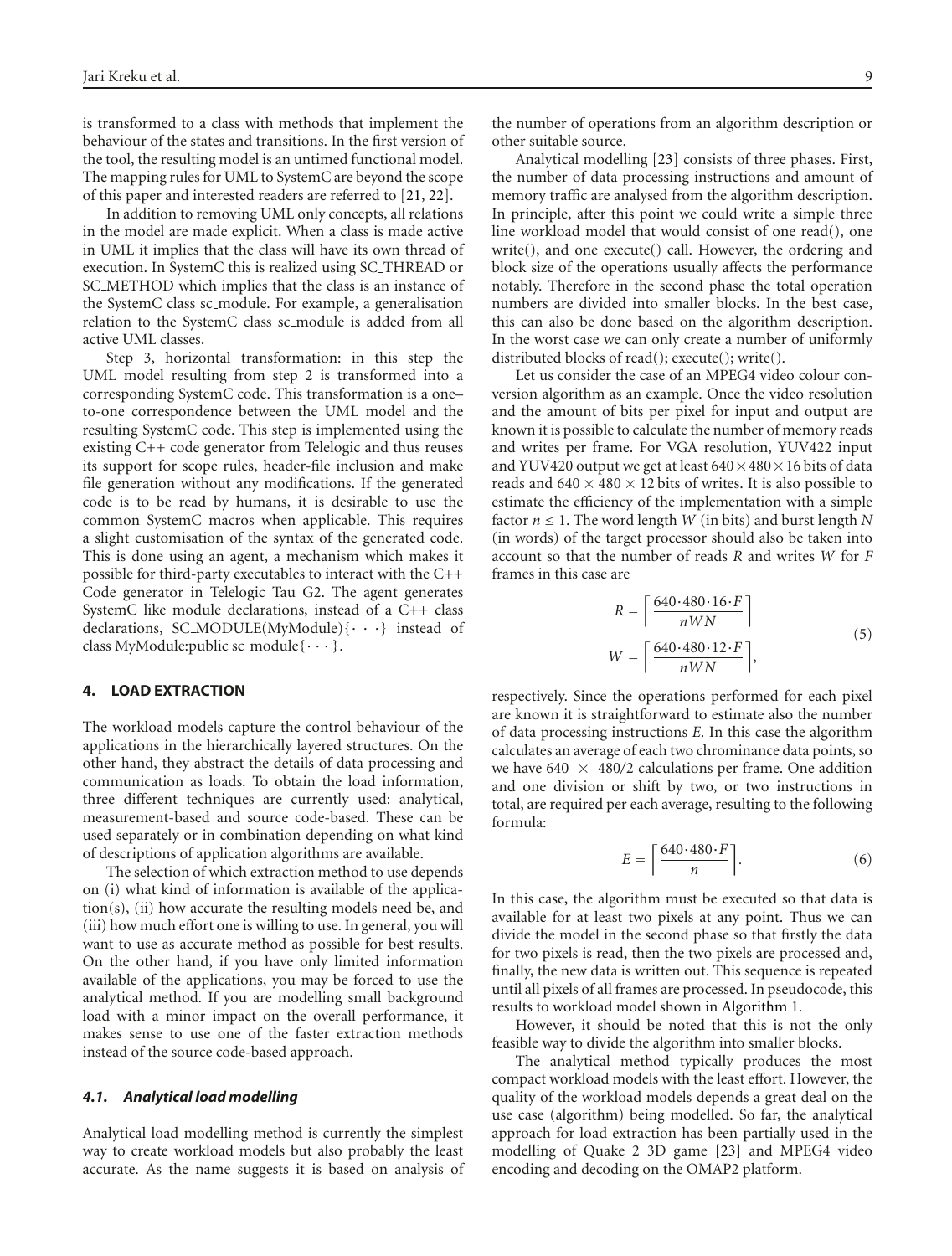

ALGORITHM 1



Figure 9: An example of a concatenated and merged utilisation curve.

#### *4.2. Measurement-based load generation*

The second method for creating the load models is to extract data from partial measurements or traces made of the use case [24]. This method can easily be automated, which allows rapid modelling of complex use cases with minimal manual work. It is also useful for performance analysis if the entire use case cannot be executed and monitored for some reason.

A method has been developed for generation of complex workload models from processor utilisation data. The complex use case means in this context a workload that cannot be measured with available system and that consists of several programs that can be measured or estimated alone. The first step of our approach is to measure processor utilisation data of these individual programs. The second step is to merge and concatenate the data according to the state sequence model of a complex use case. An example of this merging is shown in Figure 9. The merged utilisation curve is likely to have data points where the utilisation is more than 100%. This is not a problem because the value will only be used as a basis for estimating the number of load primitives for the workload model. The third step is to generate the workload models of the primitive samples of monitoring tool.

The workload models consist of read, write, and execute operations, whose amounts can be estimated for each sample point of the input utilisation data in the following way: let  $X(n)$  be the combined trace data, which was composed by merging the measurement data, and *N* the number of samples in the combined trace. Furthermore, let  $t_{sp}$  be the sampling interval, *C* the number of cycles per second (i.e., processor clock frequency), *c*sp the number of cycles per sample point,  $C_{op}^{R,W,E}$  the number of cycles per read, write, or execute operation,  $\rho^{R,W,E}$  the percentages of read, write,

and execute operations, and  $Y^{R,W,E}(n)$  the amount of read, write, or execute operations per sample point.

Now, the time,  $t^R$ , spent for read operations during one sample point can be calculated as

$$
t^R = t_{sp} \rho^R. \tag{7}
$$

During this time, the processor clock counts *tRC* cycles. This amount of cycles is sufficient to perform exactly  $(t^RC)/c_{\text{op}}^R$ read operations. When the combined trace data gives a utilisation level of *X* for the given sample point, *n*, we can assume that the number of read operations,  $Y^R(n)$ , for that sample point is  $(t^R C)/c_{op}^R X$ , which can be rearranged as

$$
Y^{R}(n) = C \frac{\rho^{R}}{c_{\text{op}}^{R}} t_{\text{sp}} X. \tag{8}
$$

In general terms, this can be expressed as

$$
\overline{Y}(n) = \begin{bmatrix} Y^{R}(n) \\ Y^{W}(n) \\ Y^{E}(n) \end{bmatrix} = C[\overline{B}t_{sp}X(n)], \quad n = 1, 2, 3, ..., N
$$
\n
$$
\overline{B} = \begin{bmatrix} \frac{\rho^{R}}{c_{op}^{R}} \\ \frac{\rho^{W}}{c_{op}^{W}} \\ \frac{\rho^{E}}{c_{op}^{E}} \end{bmatrix}.
$$
\n(9)

In a shorter form this can also be expressed as

$$
Y^{R,W,E}(n) = \left\lfloor \frac{c_{\text{sp}}}{c_{\text{op}}^{R,W,E}} \rho^{R,W,E} X(n) \right\rfloor \mid c_{\text{sp}} = C t_{\text{sp}} ,
$$
  
\n
$$
n = 1, 2, 3, ..., N.
$$
\n(10)

The execution of these operations is then spread uniformly across the given sample point and, finally, workload models containing the information for each sample point are composed.

The measurement-based approach has been successfully applied to complex use cases consisting of GPRS connection, Bluetooth download, SMS/MMS messaging, and video capturing among others [24]. For comparison purposes the same applications were executed in a mobile phone prototype based on the same platform. The performance of the platform was monitored and the average difference between measured and simulated processor utilisation was about 19%.

### *4.3. Source code-based load generation*

Source code-based workload generation requires estimating the amount of elementary operations by examining the function source codes line by line. This approach results in quite detailed and accurate workload models but requires a significantly high amount of manual work.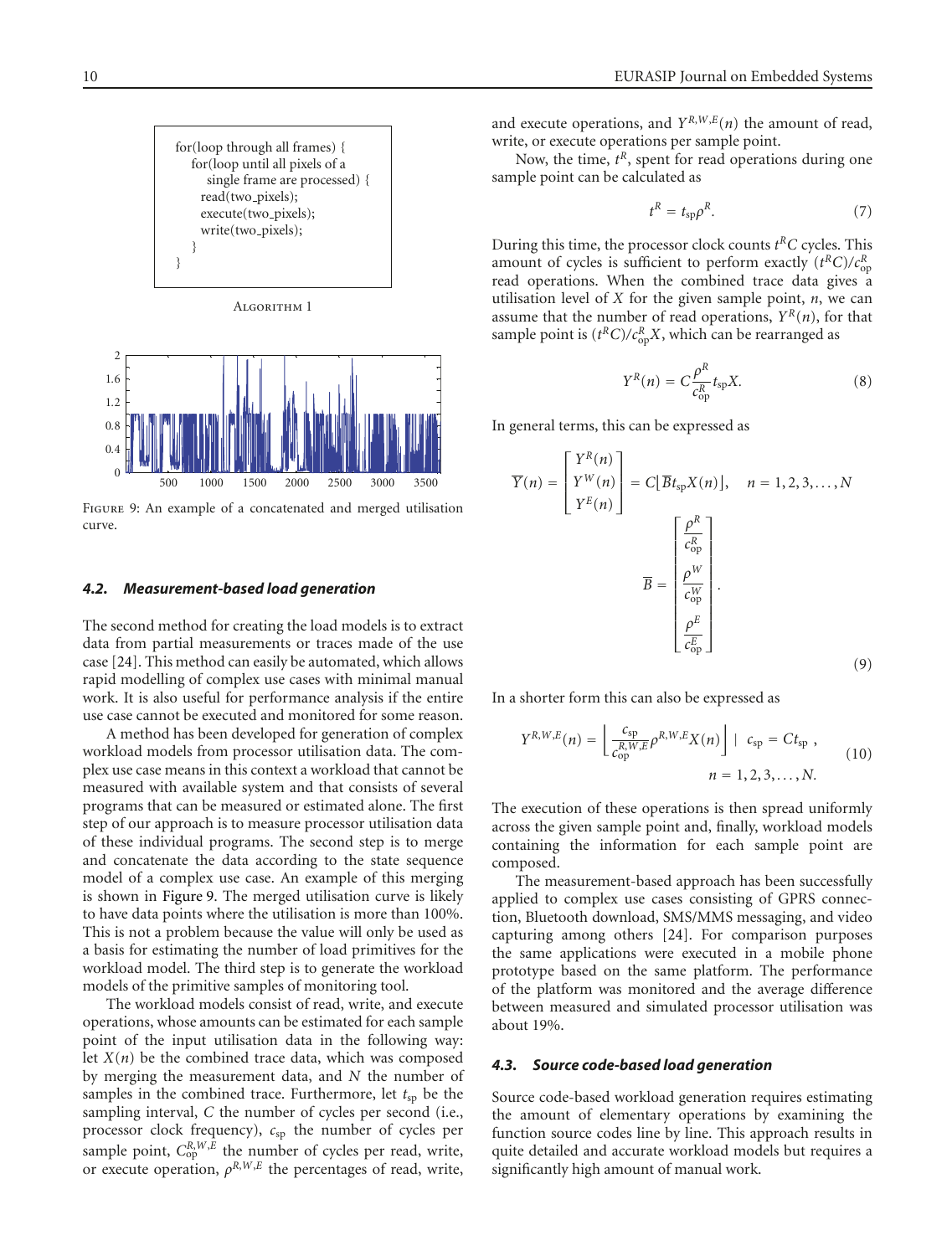

Figure 10: Semiautomatic method for C source code-based load information extraction.

A semiautomatic tool has been developed for extracting the load information from C language source code (Figure 10). The use of this tool requires that the source code is available and mature enough that it can be compiled and executed.

Firstly, the source code is compiled for the ARM instruction set with a GNU GCC cross-compiler. The resulting binary is disassembled with arm-objdump, which reveals the instructions the program would execute on an ARM processor. This arm-objdump output is then analysed by a perl script, which produces abstract instructions for the load primitive workload layer from the dump. Each load and store instruction in the dump will result to a corresponding read or write primitive and all the other instructions are replaced with execute primitives. It should be noted that the ARM compiler is used because it is easier to differentiate between memory access and other instructions with the ARM instruction set than with, for example, x86 instruction set. The extraction method, however, is not limited to ARM.

Secondly, the application is compiled for the host architecture—typically an x86-based PC-using the native GCC tool chain. Profiling flags are enabled during the build process and the resulting binary is executed with a suitable dataset. The profiling information reveals branch probabilities and the number of times loops have been executed. The function layer of the workload models can be constructed based on this information, if necessary. For example, consider a situation where the profile reveals that one code branch is executed with a 60% probability. We can add a test based on the random number generator that results in the corresponding load primitives being executed just as often. However, combining the profiling information and the load primitive information from the ARM disassembly is done manually at the moment, though an automatic tool is under development.

The source code-based approach has been used in the modelling of a 3D game [23], MP3 player, [24] and MPEG4 video encoder [19]. It has also been used partially in a case consisting of internet browsing over virtual network computing (VNC) session on a handheld device. Apart from the 3D game, these case examples have also been verified by executing the same applications in a real platform. The average difference between simulations and measurements across all those cases was about 10%.

# **5. PERFORMANCE SIMULATION**

The combined system model is built in a GNU/Linux environment for performance simulation, using GNU compiler collection (GCC), CMake cross-platform build system, and OSCI SystemC library. Currently manually created CMakeFiles are used for configuring the build. The simulator is a command line program, which is executed in a terminal window. During the simulation it prints progress information to standard output and after the simulation is complete it displays the collected performance results.

A C++- and XML-based automatic configuration tool called VTT COGNAC is being developed to simplify the process. With this tool also the platform model is sketched in the Tau UML2 tool from a component library (like the skeleton model of the platform currently) and the parameters of the components are set up in UML. The tool reads the XML output from Tau and generates the system model by combining the SystemC workload models generated from UML and the SystemC component models in the component library. The system simulator VTT BEER then executes the simulation.

During the simulation of the system model the workloads send load primitives and service calls to the platform model (Figure 8). The platform model processes the primitives and service calls, advancing the simulation time while doing so. The simulation run will continue until the toplevel workload model stops it when the use case has been completed.

The platform model is instrumented with counters, timers, and probes, which record the status of the components during the simulation. These performance probes are manually inserted in the component models where appropriate and are flexible so that they can be used to gather information about platform performance as needed.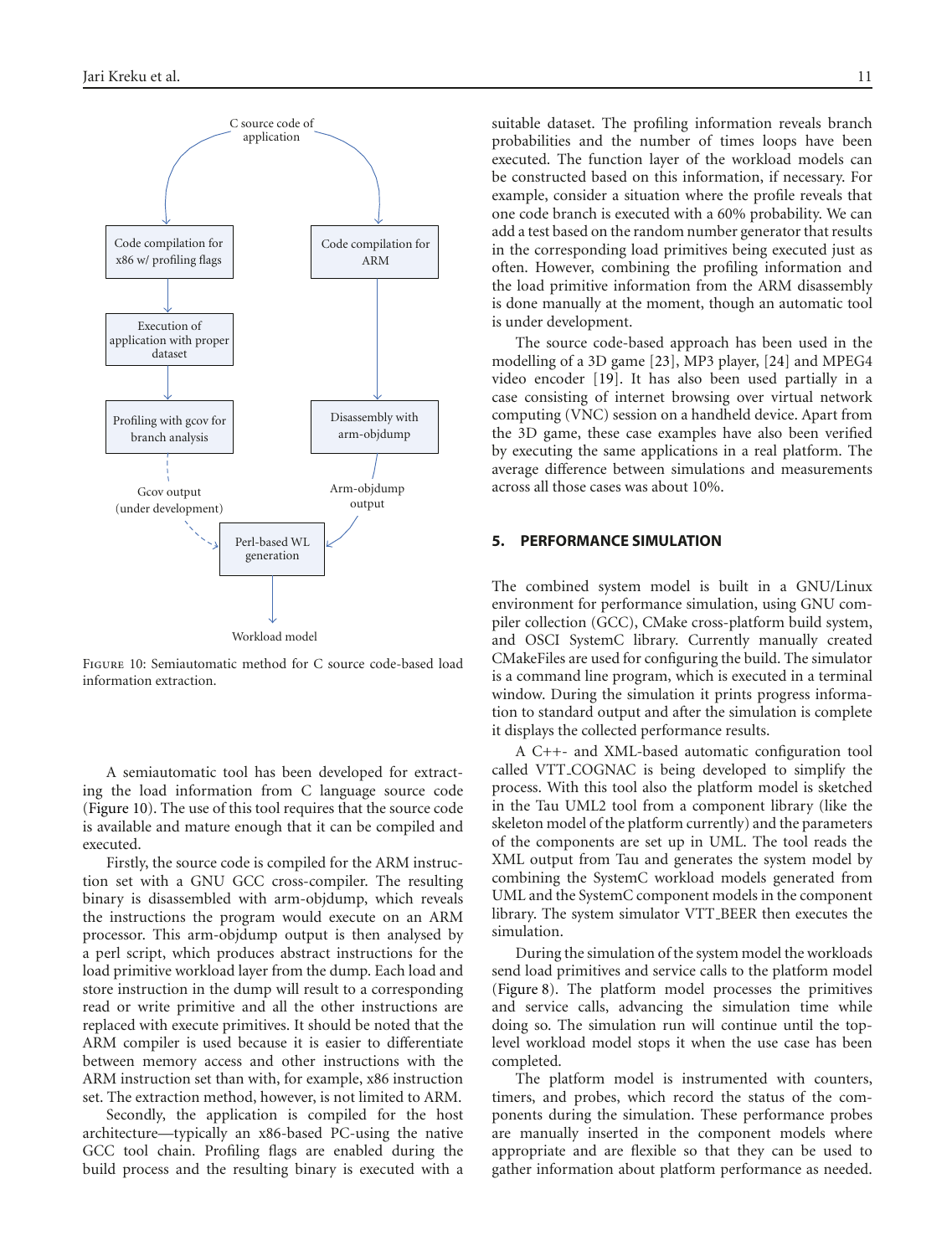Typically,

- (i) status probes collect information about utilisation of components and scheduling of processes performed by the operating system models,
- (ii) counters are used to calculate the number of load primitives, service calls, requests, and responses performed by the components,
- (iii) timers keep track of the task switch times of the OS models and processing times of services.

Once the simulation is complete, the performance probes output the collected performance data to the standard output. A C++-based tool VTT VODKA has been developed for viewing the data, for example, processor utilisation curves, graphically. The data can be analysed and feedback given to application or platform design. For example, if the utilisation of components is low, lowering the clock frequency can be proposed to platform designers for decreasing power consumption.

In a mobile video player case [20], the simulation speed was one tenth of real time. In other words, simulating the system for one second took about ten seconds in a Linux PC with a dual-core Intel Xeon processor, although the simulation was using only one of the cores. This is faster than cycle-accurate instruction set simulation, even if the models used in the case example were not optimised. It is also fast enough for performing early-phase performance evaluation and for simulating multiple, alternative use cases for architecture exploration.

# **6. MOBILE VIDEO PLAYER CASE STUDY**

The performance modelling approach has been applied to the mobile video player case study. In this use case, a mobile terminal user wants to view a movie on the device. He selects a movie from a list of movies available on the mobile terminal. The execution platform of the mobile terminal is assumed to provide services for storing of movie files, for playing and displaying the selected movie, and for running the application. The use case does not focus on the humanterminal interface, but on the modelling of functionalities, services, communication, and so on that execute on the platform in fulfilling the user request.

Figure 11 displays an overall view of the workload models of the case study. PlayerApplication is the model of the software application that provides a graphical interface to the user. It responds to events coming from the user and sends messages accordingly to the VideoPlayer, ObjectServer, and DisplayServer. Since our method does not simulate application functionality, the user events are either collected to an input file or hard-coded to the model. The ObjectServer manages stored video files, provides the list of video clips available for viewing to the PlayerApplication, and streams video data to the VideoPlayer when viewing files. The VideoPlayer handles video preprocessing, decoding, and postprocessing. Finally, the DisplayServer gets the uncompressed video stream from the VideoPlayer and displays it on a screen as requested by the PlayerApplication.

Figure 12 presents the application workload model of the PlayerApplication as a composite structure diagram. It consists of process control and several process workloads, namely ObjectServer, VideoPlayer, and DisplayServer processes. The VideoPlayer process workload is further decomposed in Figure 13. In a similar manner it is built of function control and several function workloads.

Figure 14 shows the video decoding/displaying control sequence inside the VideoPlayer process workload as a state machine diagram. Firstly, a handle is obtained to the video file which has been selected, then segments of the file are requested in a loop until the last segment has been received. Each segment is decoded once it has been received.

The UML-based workload models were transformed to SystemC using the code generator developed at Lund University [21]. The SystemC-based version of the transition from wf\_decode\_cnf to wf\_postprocess\_cnf state in Figure 14 is presented in Figure 15 as an example.

The platform in the mobile video player case consists of four subsystems depicted as a block diagram in Figure 16:

- (i) general purpose (GP) subsystem, which is used for executing an operating system and generic applications and services, for example,
- (ii) image (IM) subsystem, which is intended for hardware-accelerated image processing and video playback and recording,
- (iii) storage (ST) subsystem, which contains a repository for video clips and services for loading and storing them,
- (iv) display (DP) subsystem, which takes care of displaying framebuffer data on a screen, including the viewed video files.

The subsystems are interconnected by a network using a ring topology with best-effort (BE) and guaranteed throughput (GT) routing approaches. GT is used for transferring streaming data and BE is used for transferring control messages between subsystems.

The general purpose subsystem has two ARM11 general purpose processors for executing the operating system and applications. There is also a subsystem-local SDRAM memory controller and memory to be used by the two processors. For communication with the other subsystems, the GP subsystem—like all the other subsystems—has a network interface.

Image subsystem is built around the video accelerator, which provides hardware accelerated compression and decompression, preprocessing and postprocessing services. The services provided by the subsystem are controlled by a simple ARM7 general purpose processor. There is also some SRAM memory for the ARM, a video accelerator and a DMA controller for offloading large data transfers between subsystems.

Storage and display subsystems are mostly similar to the image subsystem and they contain a simple ARM, a DMA controller and a network interface. However, instead of the video accelerator the storage subsystem has local memory for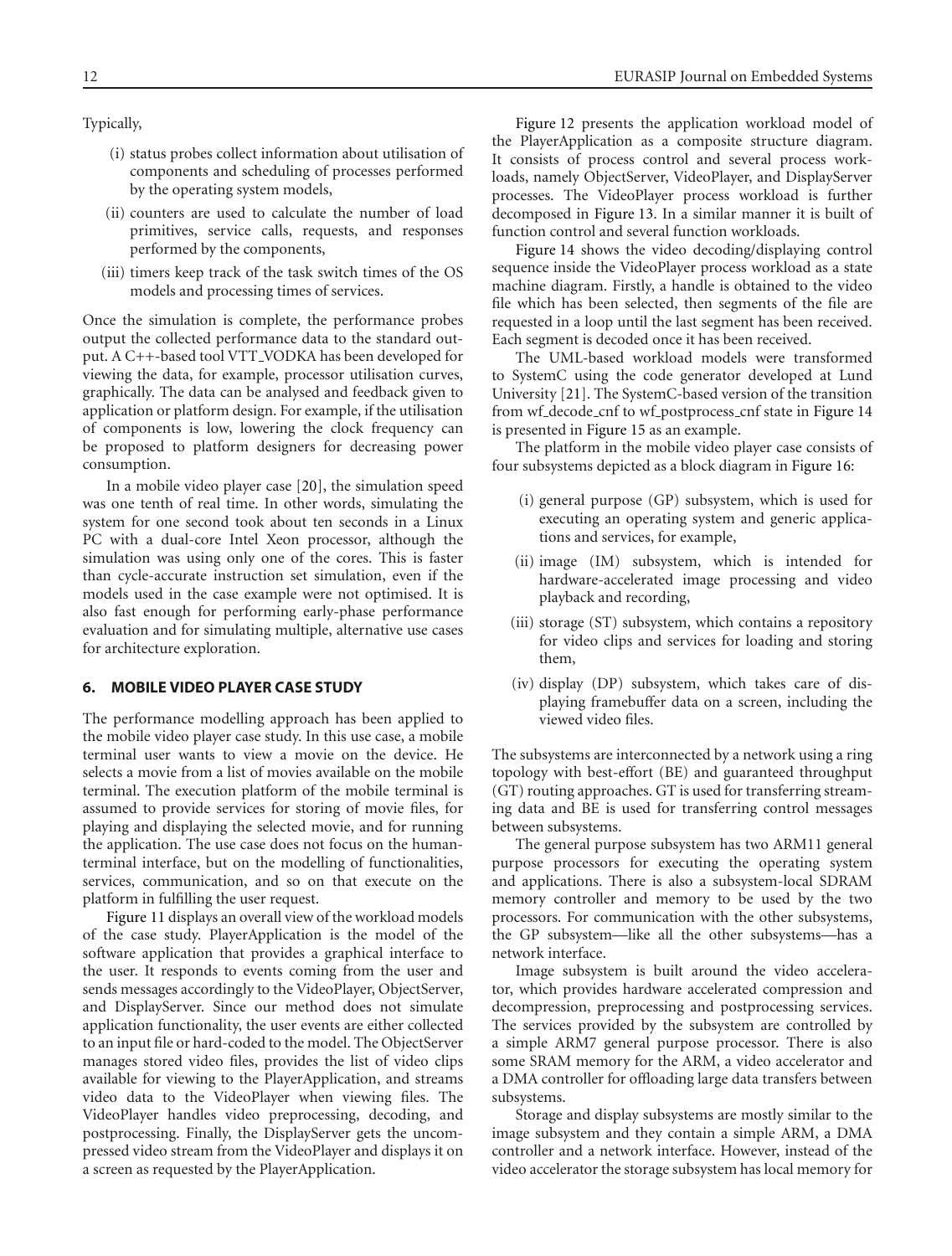

Figure 11: Interaction of the mobile video player workload models.

storage and metadata. The display subsystem has a graphics accelerator, local SRAM for graphics, and a display interface for the screen.

The platform model was created using SystemC and the communication interfaces were based on OCP TL3 on the platform layer. OCP TL2 was used on the subsystem and component layers. After the workload and platform modelling phases the workload models were mapped to the skeleton model of the platform (Figure 17). The flow of operation after the mapping is the following:

- (i) the PlayerApplication, executed in one of the ARM11 processors of the GP subsystem, is launched and requests a list of movie files from the ObjectServer in the ST subsystem,
- (ii) one of the movie files is selected, after which the PlayerApplication triggers the VideoPlayer in the IM subsystem,
- (iii) the VideoPlayer requests the movie file from the ObjectServer, which initiates streaming of the file,
- (iv) the VideoPlayer decodes the compressed stream and transfers video frames to the DisplayServer in the DP subsystem,
- (v) the DisplayServer displays incoming video frames on the screen.

The video player case was simulated in the SystemC domain. The platform model was instrumented in order to collect information of the platform's performance during the simulation run. For example, the processor models record the time spent in idle, data processing, and memory accessing states for the calculation of processor utilisation. Subsystem

Table 3: Utilisation of the display subsystem components in the mobile video player use case.

| Component            | Idle | Busy |
|----------------------|------|------|
| ARM7 microcontroller | 98%  | 2%   |
| SRAM controller      | 83%  | 17%  |
| DMA controller       | 65%  | 35%  |
| Display controller   | 74%  | 26%  |
| <b>Bus</b>           | 66%  | 34%  |
| Network interface    | 66%  | 34%  |
|                      |      |      |

Table 4: Examples of average, minimum, and maximum processing times of services.

| Service       | Average             | Min        | Max                 |
|---------------|---------------------|------------|---------------------|
| DMA(ST)       | $450 \,\mu s$       | $1 \mu s$  | $480 \,\mu s$       |
| Decoding (IM) | $16 \mu s$          | $14 \mu s$ | $16 \mu s$          |
| DMA (DP)      | $1.4 \,\mathrm{ms}$ | 1 ms       | $1.6 \,\mathrm{ms}$ |

models measure the average, minimum and maximum processing time for each service.

Table 3 presents the utilisation of each of the components in the display subsystem, which was obtained from the simulation. None of these components has been at the limit of their capacity: the DMA controller has been the most burdened of all and its average load has been only 35%. Furthermore, the load of the simple ARM7 microcontroller was under 3%. It is clearly possible to execute more demanding applications on this platform—at least from the display subsystem point of view. Another alternative is to reduce the clock frequency of these components to decrease the power consumption of the device.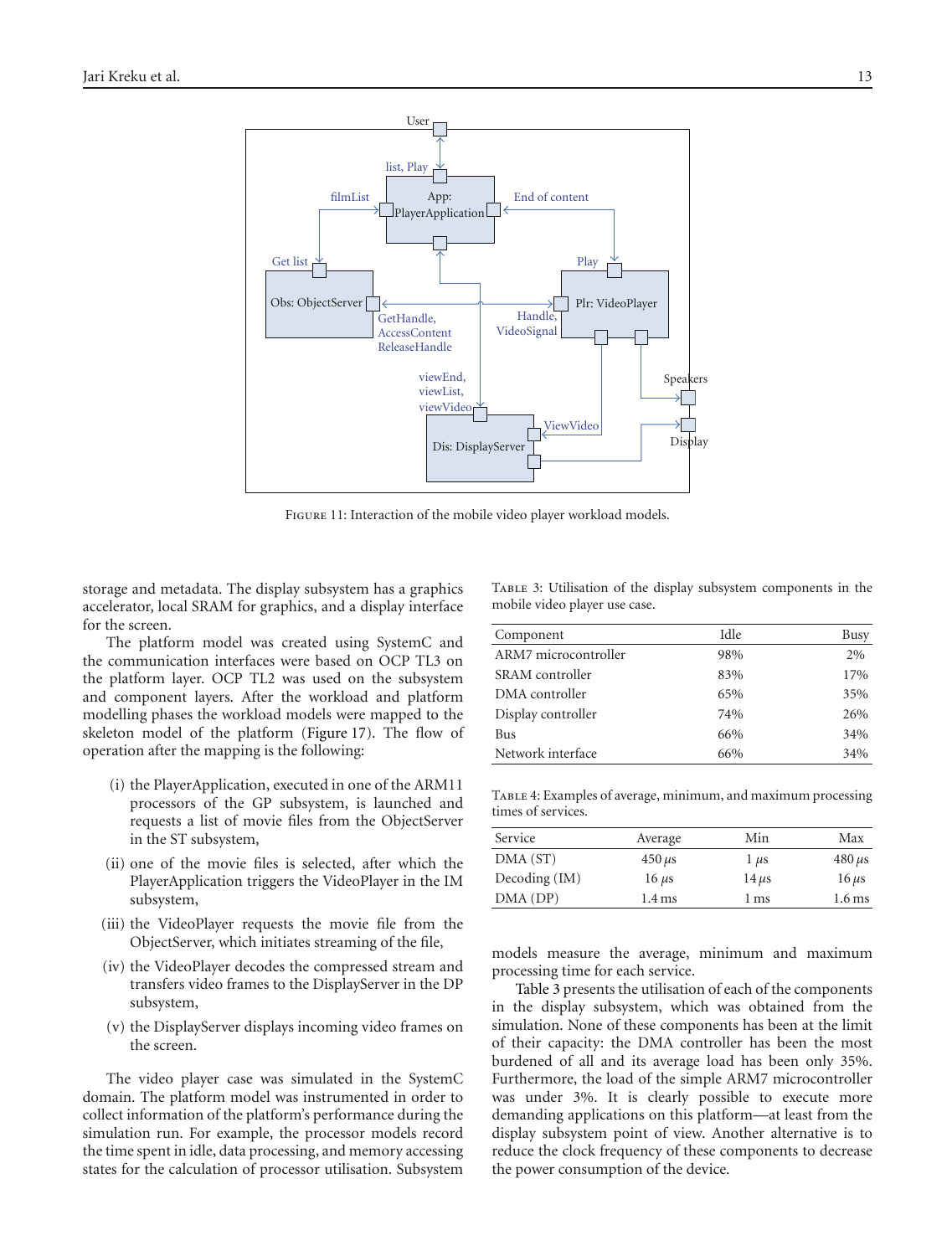

Figure 12: PlayerApplication application workload consists of process control and ObjectServer, VideoPlayer, and DisplayServer process workloads.



Figure 13: VideoPlayer process workload consists of function control and several functions workloads.

Another view on component utilisation is given in Figure 18, which depicts how the utilisation changes during the simulation with respect to time. The display subsystem is constantly updating the screen while the device is powered and those updates cause the lower, about 30% and 70% peaks to the utilisation curves of bus and memory components. In

this simulation the video player application has been running only for a short period of time, inflicting the higher peaks.

Table 5 visualises the data reads and writes initiated or serviced by each component in the same subsystem. For example, 1.0 million read requests were processed by the bus resulting to about 4.2 million transferred 32-bit words.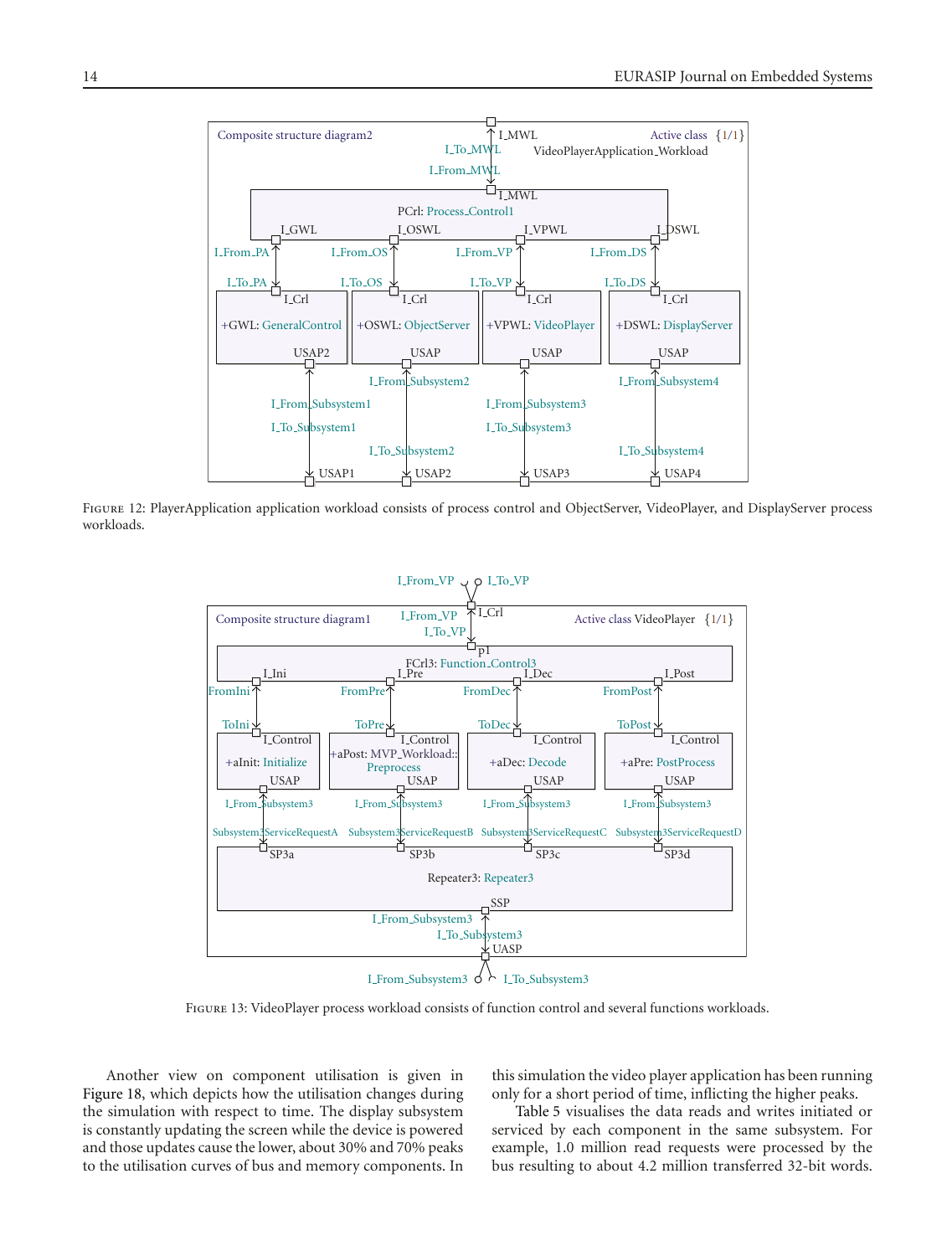

Figure 14: State machine example from the mobile video player UML model.



Figure 15: An extract from the SystemC workload generated from the state machine diagram of Figure 14.

| Component            | Reads | Read words | Writes | Written words |
|----------------------|-------|------------|--------|---------------|
| ARM7 microcontroller | 1400  | 1400       | 1250   | 1250          |
| SRAM controller      | 312k  | 1245k      | 635k   | 2536k         |
| DMA controller       | 634k  | 2534k      | 634k   | 2534k         |
| Display controller   | 311k  | 1244k      |        |               |
| Bus                  | 946 k | 3780 k     | 635k   | 2536k         |
| Network interface    | 634 k | 2535k      |        |               |

Table 5: Data traffic initiated or serviced by the display subsystem components.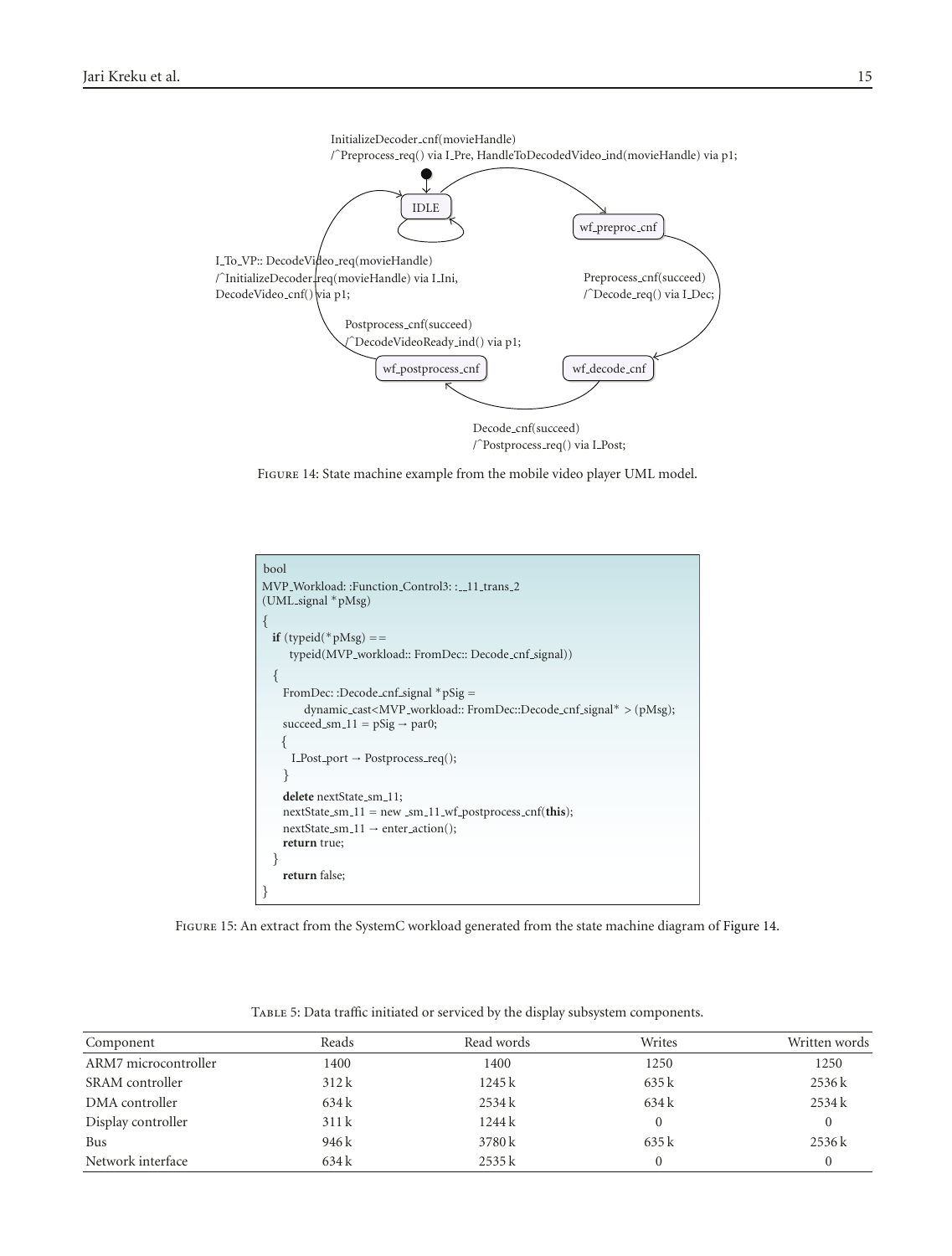

FIGURE 16: The execution platform of the mobile video player case consists of four subsystems.



Figure 17: Mapping of the workload models to the platform skeleton model.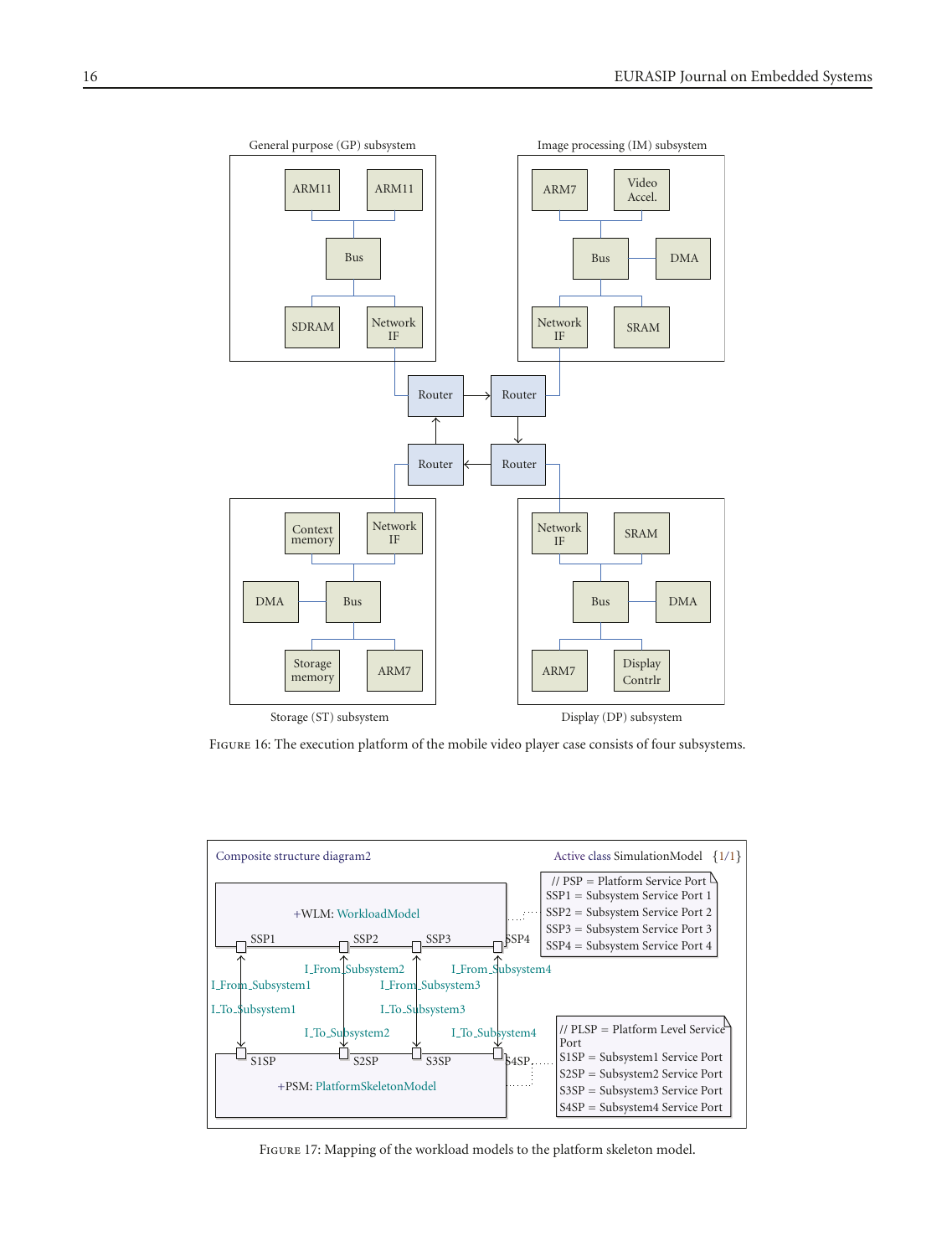

Figure 18: The red (upper) and green (lower) curves display the utilisation of bus and memory components in the display subsystem, respectively.

The same information as displayed in Tables 3 and 4 and Figure 18 was also collected from all the other subsystems, though they are not displayed here. Finally, Table 4 contains the processing times of, for instance, DMA transfer services from the subsystem layer.

The simulation results have not been validated with, for example, measurements since the execution platform is an invented platform intended to portray a future architecture. As such, there are no cycle-accurate simulators for the platform which could be used to obtain reference performance data. However, we have modelled MPEG4 video processing and the OMAP platform earlier and compared those simulation results to measurements from a real application in a real architecture [19]. In that case the average difference between simulations and measurements was about 12%. Furthermore, the accuracy of the simulation approach has been validated with other case examples in [23, 24].

# **7. CONCLUSIONS**

A layered UML application/workload and SystemC platform modelling approach for performance modelling and evaluation was described. It allows application and platform to be modelled at several levels of abstraction to enable early performance evaluation of the resulting system. The approach applies a Y-chart-like specify-explore-refine paradigm. Applications are modelled in either UML or SystemC domain as workloads consisting of load primitives. Platform models are cycle-approximate transaction-level SystemC models. Mapping between UML application models and the SystemC platform models is based on automatic generation of simulation models for system-level performance evaluation.

The workload models reflect accurately the control structures of the applications. The layered hierarchical structure covers application, process, function, and basic block layers. Computation and communication are abstracted as loads that can be extracted using either analytical, measurementbased or source code-based methods, and support tools.

The platform model is an abstracted hierarchical representation of the actual platform architecture. It contains cycle-approximate timing information along with structural and behavioural aspects. The platform model is composed of three layers: component layer, subsystem layer, and platform architecture layer. Each layer has its own services, which are abstraction views of the architecture models. Services in the subsystem and platform architecture layers are invoked by workload models.

The tool support is based on a commercial UML2 tool, Telelogic Tau G2, and an open source SystemC simulation tool of OSCI. The overall performance modelling and evaluation method with support tools is called VTT ABSOLUT2.2%. The source code-compilation method for load extraction is supported by VTT ABSINTH. The execution platform model is configured from a library of performance models using VTT COGNAC. The simulator is based on the open source OSCI SystemC simulator extended with configurable instrumentation and is called VTT\_BEER. The simulation results can be selected for analysis and viewed using VTT VODKA.

The overall approach has been experimented with a mobile video player case study. Unfortunately comparisons were not possible since no reference implementation was available. Different load extraction methods have been validated by applying them to MPEG-4 encoder, Quake2 3D game, and MP3 decoder case studies previously, where the average and maximum errors between simulated and monitored results have been about 15% and 25%, respectively.

The approach enables early performance evaluation, exhibits light modelling effort, allows fast exploration iteration, and reuses application and platform models. Furthermore, it provides performance results that are accurate enough for system-level exploration.

In the future, the approach will be expanded, so that power consumption or other criteria besides performance can be evaluated. As mentioned earlier, further tool support for automation of some steps of the approach is in progress. Future work will also include a real-scale case study to further validate the approach.

#### **ACKNOWLEDGMENTS**

This work is supported by Tekes (Finnish Funding Agency for Technology and Innovation), VTT under the EUREKA/ITEA contract 04006 MARTES, and partially by the European Community under the Grant agreement 215244 MOSART.